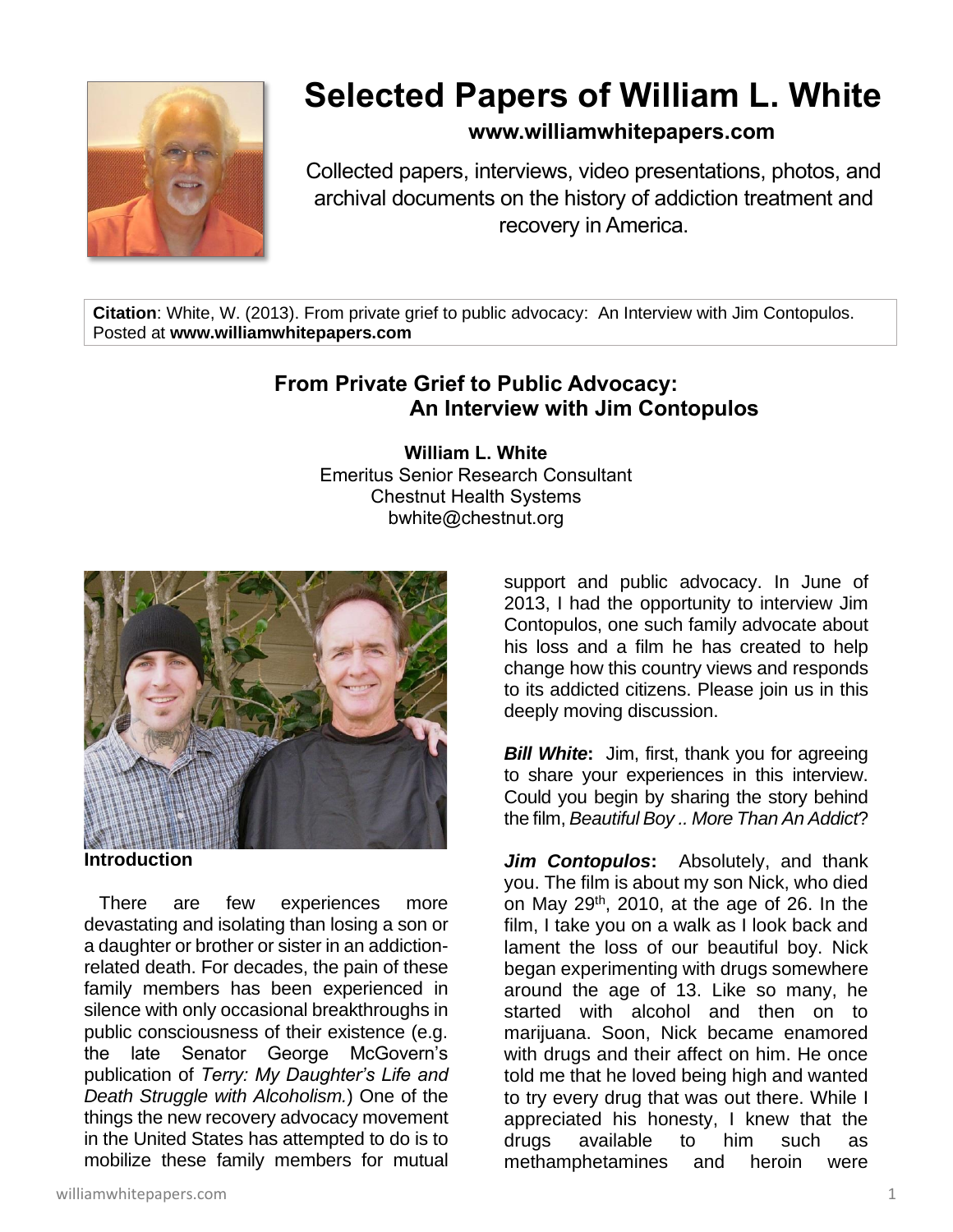extremely potent and readily available. I was terrified and had absolutely no idea what to do or where to turn for help.

 Looking back now, we estimate that Nick was in over 20 residential treatment programs and was admitted to our County's emergency mental health facility over 70 times. He had become addicted to drugs as well as someone who carried a mental health disorder of bi-polar with extreme anxiety. We call that a dual diagnosis or someone with a co-occurring disorder and we would soon find out that navigating our society's haphazard, fragmented "system of care", left Nick and those of us who loved Nick, despairing and without hope.

 But Nick was more than an addict. He was my son and my beautiful boy. He was extremely bright and quick witted, with a love of friends, family and animals. The late Irish poet, John O'Donohue once said "All of us, even our ill, are much greater than our biographies". And so it was with Nick and with the many "other Nicks" who crowd our shadows. The title for the film came, in part, from David Sheff's remarkable book, *Beautiful Boy* which was his own desperate journey from following his son into the world of addiction and mental illness. Nick had read both this book and the one by David Sheff's son, and mentioned to me many times "Dad, you know, you and I could have written these books." How true that became.

 Finding long term, affordable, quality, multi-dimensional, recovery and care grounded in evidenced based, "best" practices left Nick and those of us who loved him, with, in the words of Father Greg Boyle, "a fatal absence of hope". So many times, we witnessed Nick's courageous and honorable work of recovery only to relapse and experience the tears of self-loathing. For 13 years Nick experienced this as well as the stigmatization, loneliness and misunderstanding of his disease.

 Towards the end, Nick would say to me, "Dad, I don't use heroin anymore to get high; I just use heroin to feel normal". And my heart would break. At the beginning, in a desire to feel "at peace" in his own head and skin, Nick chose to use drugs. What he didn't know, nor did any of us, is that he opened a door he alone, could not close, no matter how hard he and we tried. While he made the choice to use drugs at the beginning, he never chose to become addicted. No one does.

*Bill White***:** I'm assuming from what you said, Jim, that Nick experienced a variety of treatments over those years and exposure to various support groups. Is that correct?

*Jim Contopulos***:** Yes. At the age of 15 we placed Nick in his first of many, long term residential treatment centers. This was the beginning of many years of cycling 'in and out' of residential treatment centers throughout the country. In the beginning, we felt, perhaps, that we could "buy" recovery. We were desperate to save his life and have our son return to us. Like many desperate and 'well meaning' loved ones, we fell prey to what I call the 30/60/90-day false promises.

 It took us and Nick, many years and many efforts to realize that recovery cannot be purchased. Many times, we witnessed Nick's hard work of recovery and recovery's reward of self-respect, only to experience the devastation of this relentless, chronic, terminal disease. Once we realized that "recovery could not be purchased" we continued to support Nick in his own efforts to find recovery at the many free recovery locations such as Salvation Army. In nearly all these recovery locations, the prevailing wisdom was that before the mental illness could be addressed, Nick had to be clean and sober for a significant period of time, which became increasingly difficult.

 It is my understanding now that if one has a co-occurring disorder such as Nick's that the disorders need to be treated concurrently. That is a change that needs to continue. Without exception, Nick would begin the hard work of recovery without any help for his mental condition, and then relapse back to drugs and be kicked out to the street. I now know of facilities that we are beginning to see relapse as a symptom of the disease and are beginning to respond to relapse differently. I only wish that had occurred for Nick. In the end, the only place where Nick truly found relief from his mental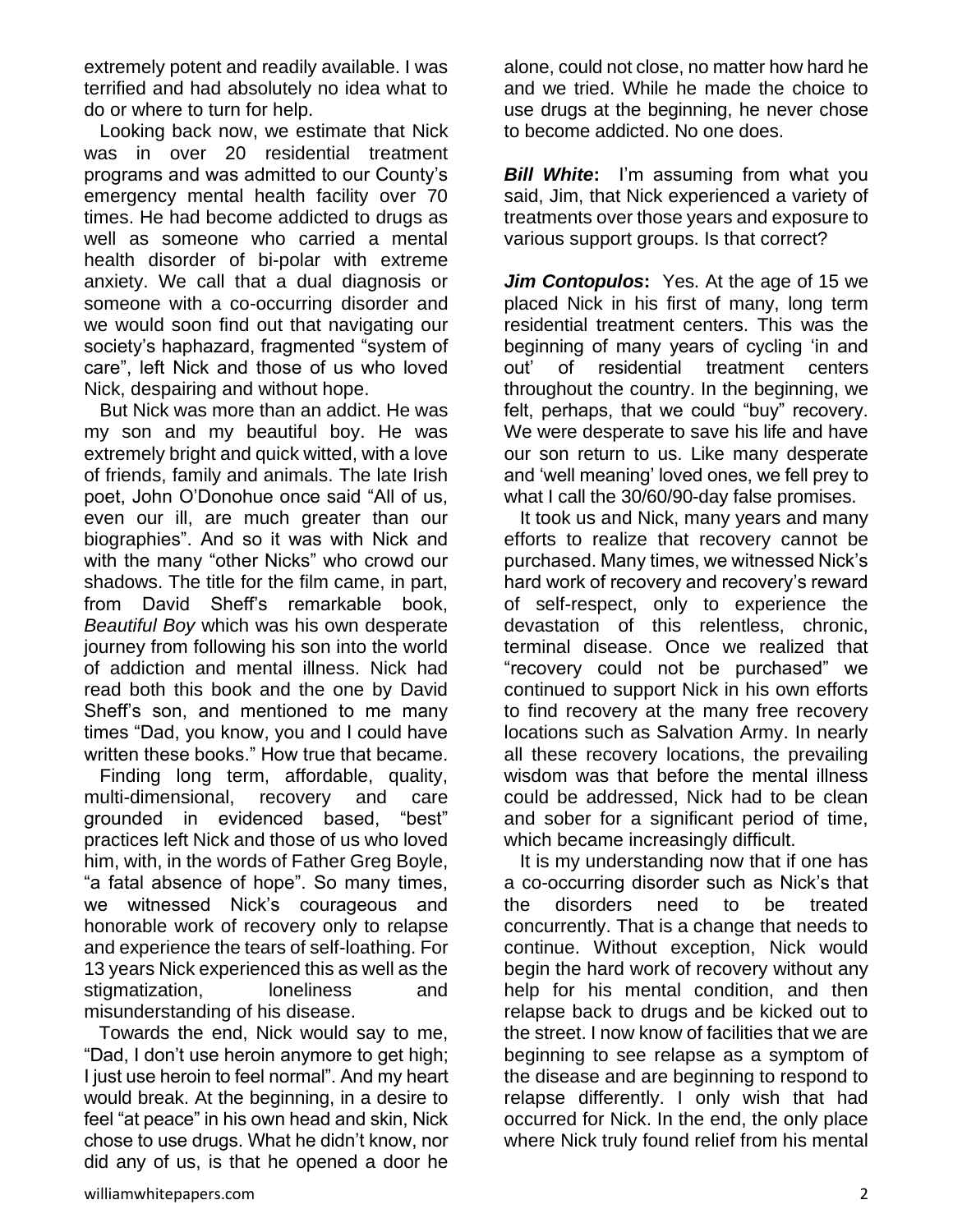state was with heroin, which, in time, became his own "ball and chain".

*Bill White***:** Do you have a sense that addiction treatment helped but at the same time also failed Nick and your family?

*Jim Contopulos***:** Absolutely. Because we loved him so much, and felt extremely desperate and hopeless for him and with him, we fell prey to our current "system of care". I do believe there was help for Nick to begin recovery, but what lacking were quality help, support and structure to sustain his recovery. Nick participated in several short term cognitive behavioral therapy recovery programs, but was unable to sustain the recovery due to either the cost or the availability of the residential "bed". Eventually, both our resources for Nick and the public resources were drained, as he would wait weeks for any available bed.

 The irony of all of this, is that Nick was incarcerated a total of approximately 3 years between prison and jail. If only a small portion of the amount spent on incarcerating Nick, would have been spent on long term recovery, everyone, the taxpayer and Nick, would have been much better served. However, there was no long term "culture" of recovery that was available to Nick that would address both disorders. Despite this, Nick would begin the hard work of recovery again and again, and would sustain recovery for weeks or months and would love it.

 He loved recovery, being in recovery meetings and its reward of self-respect. I know how odd that may sound since Nick died as a result of a relapse and a failed effort to "detox" himself. But it is true. What he and we came to realize and respect was the power of this disease to destroy both his life and those of us who loved him. In recovery, they call this illness a "cunning, powerful, and baffling disease" and both we and Nick experienced this reality many times.

*Bill White***:** With your references to Nick's heroin addiction, some of our readers will wonder if Nick had access to the major medications used to treat heroin addiction; methadone, buprenorphine, or naltrexone.

*Jim Contopulos***:** Yes he did. Like many addicts, Nick cycled in and out of the criminal justice system. Because he, himself, had no resources, he asked for my help in paying for daily Methadone treatments so he wouldn't relapse and be placed back into prison. With conditions, we did this for him at a cost of \$280 per month. During this time, Nick continued with his 12-step meetings and to live in a sober environment. In time, he was released from parole and felt extremely proud of this accomplishment.

 Regretfully, rather than stay on Methadone and with the conditions we established, Nick chose to detox himself from Methadone. The State of California allows a Methadone facility to detox a client, regardless of the current dosage of Methadone, in as little as 15 days. Witnessing Nick's detox from Methadone was horrific. I can't help but think that we wouldn't allow this type of inhumane treatment for an animal, much less somebody as vulnerable as Nick.

 Some time after the work with Methadone, Nick went under the care of a doctor who subscribed Suboxone (buprenorphrine) for his opiate addiction and Xanax for his anxiety. The Suboxone helped with the opiate cravings, but regretfully, the doctor supplied large amounts of Xanax and allowed Nick to oversee his own medication. It wasn't long before Nick began to abuse the Xanax and had to go through a painful detox once again. He was an addict, a terrible addict and needed long term, structured care and oversight.

 While he was being prescribed the medications which he desperately needed, there became a resentment and fear of Nick within the 12-step community because of the medications. This created a distance between Nick and those who felt that if you are using any type of mind-altering medications, then you are not truly considered sober. Finding the right conditions to administer these drugs is essential for long term success. Regretfully for Nick this was not the case.

*Bill White*: Jim, I'm wondering through your experience with Nick and your family, if you've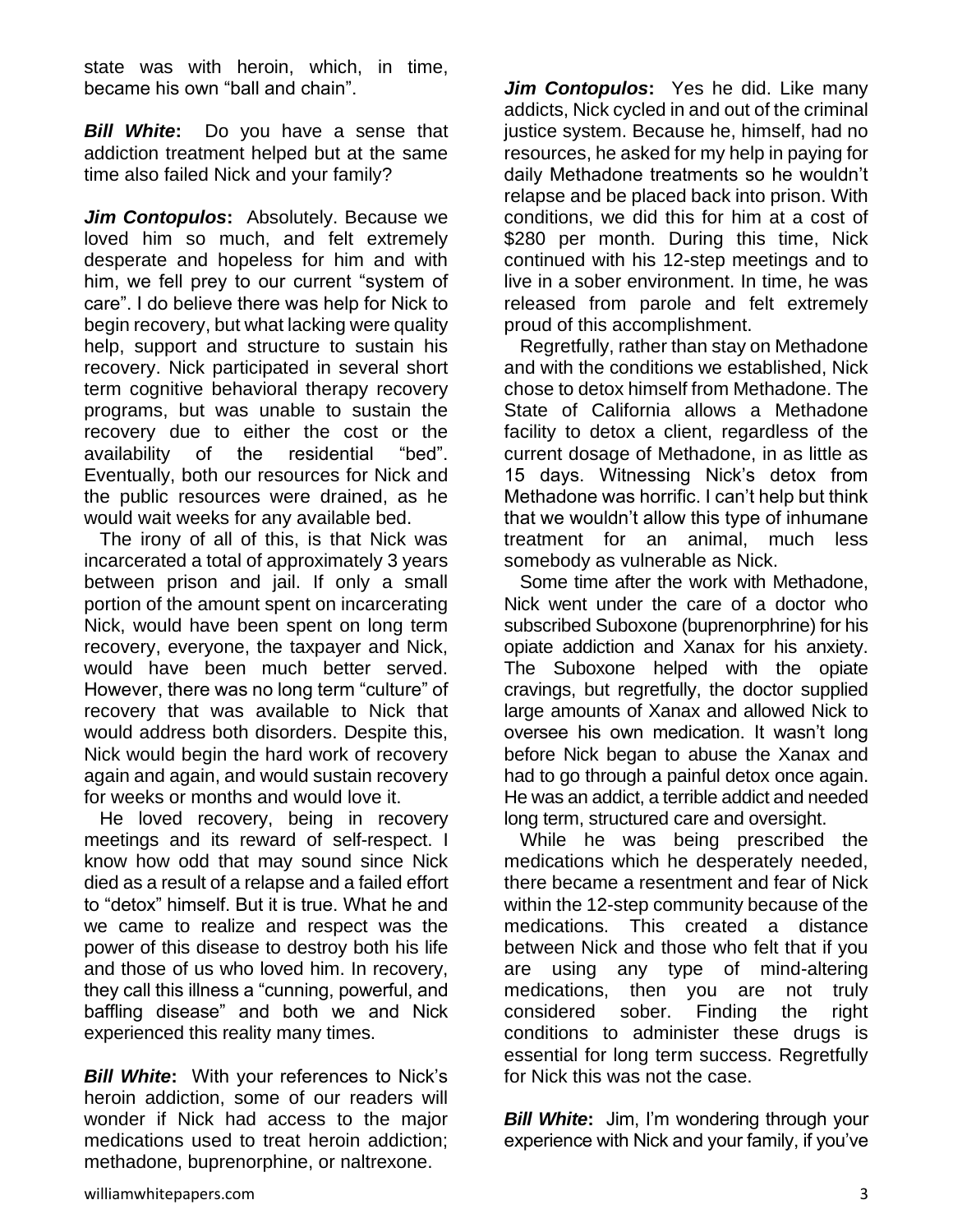come to any conclusions that you could share with the "other Nicks" and their families.

*Jim Contopulos***:** Despite the fact that, initially, we had no idea about addiction and miscalculated it's power to destroy, we made many attempts to help Nick find his own recovery and stayed very close to him throughout his life, as difficult as that became. With that said, looking back, I believe that the very best thing we ever did for Nick was for my wife and I to find our own way into our own recovery.

 Becoming involved with Nar-Anon, and with Celebrate Recovery for the two of us, oddly enough became the very best thing we could have done for Nick and, of course, for ourselves. We began to gain understanding of the disease and to change ourselves. We began to take the focus off of Nick and began to look deeply at ourselves, because addiction affects the entire family and we had become sick as well, desperately sick. This, in time, helped Nick to take on greater responsibility for his own recovery.

 While I say there may be no "formula" for recovery, I do believe there are common "ingredients" that lead to a successful recovery, such as responsibility, honesty, transparency, humility, and community. Finding those communities of long-term support and care is extremely difficult. In my opinion, recovery teaches us that we are not meant to do this work alone, neither for the codependent or the addicted. Rather than building more jails and prisons to house our sick, it is my hope that we can find ways to build communities where care never quits, for those afflicted with these unrelenting diseases.

*Bill White***:** Jim, how did you come to the decision to turn your grief over the loss of Nick into advocacy by making a film about his life?

*Jim Contopulos: Bill, Nick had overdosed* multiple times, and we always wondered, "when are we going to get the call". I held on to a hope that said "keep him alive until 25". I felt that if Nick could sustain his recovery until then, perhaps it would continue to build.

Regretfully, it did not. We imagined that we could "fortress" ourselves against the dreadful possibility of his death. Now, I know that nothing could have prepared us for the death of Nick. All deaths are hard, but the loss of a child is the hardest death of all.

 After Nick died, I recalled a conversation that I had heard months before on CNN. In the wake of the devastation of Hurricane Katrina, I remembered a conversation on CNN with a survivor of the hurricane that was now moving on to help herself and to help others. In the interview, this lady who had suffered enormous loss, when asked how she was able to move forward, said, "At some point, I stopped asking "why me" and began asking "what now". That simple statement lodged into my heart and brain and I began asking "what now" for the "other Nicks" who will open doors that they, alone, can never close.

 That is why I decided to tell Nicks "story", because I believe, his and our story is sadly not unique. I believe when people see Nick's story in the film, they will see their own loved ones story and their own family's journey into these desperate places they never knew existed. That's also why I was part of a team that conducted our 1<sup>st</sup> Annual Seams of Gold Conference to address the issues of mental illness and addiction in our local community. I can't over emphasize how unprepared most families are to confront these issues. For years, I didn't even know about the existence of NAMI (National Alliance on Mental Illness) and its work with family members. I did not understand the complexities of our county's services and how to navigate this dysfunctional system. I am now convinced, after having lived in this personal hell that we are not meant to face this alone. There are communities that surround us that will hold us up and support our path.

 Regretfully, because addiction and mental illness are both stigmatized in our society, we are isolated from those who would normally care for us. Because of our societal attitudes of fear and misunderstanding, we have allowed the L.A. County Jail to now become our nation's largest in patient mental health facility. This should never happen. We